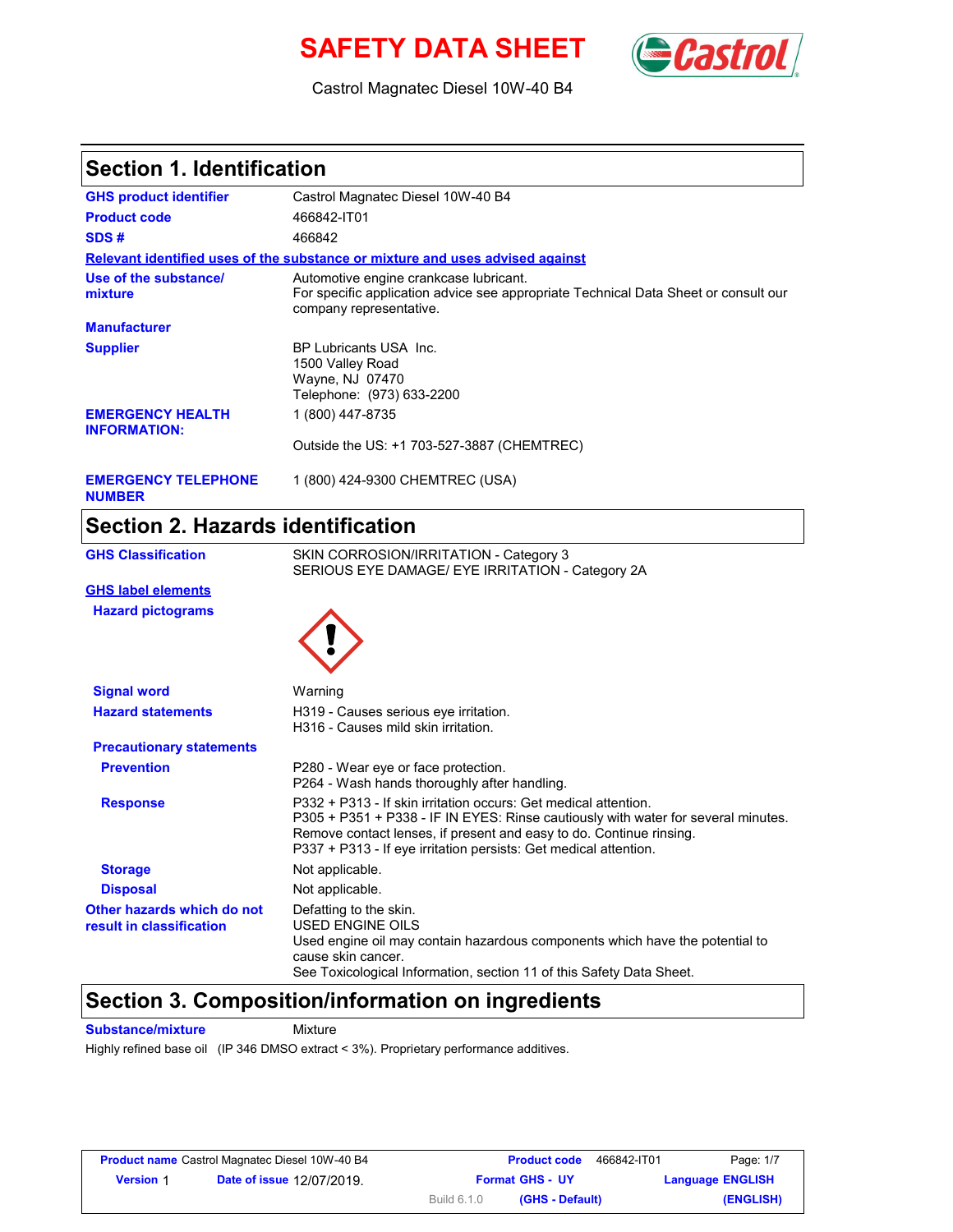## **Section 3. Composition/information on ingredients**

| <b>Ingredient name</b>                                                                                                                                                                                             | $\frac{9}{6}$                  | <b>CAS number</b>                      |
|--------------------------------------------------------------------------------------------------------------------------------------------------------------------------------------------------------------------|--------------------------------|----------------------------------------|
| Distillates (petroleum), hydrotreated heavy paraffinic<br>Distillates (petroleum), solvent-dewaxed heavy paraffinic<br>Phosphorodithioic acid, mixed O.O-bis(1,3-dimethylbutyl and iso-Pr)<br>l esters. zinc salts | 275 - ≤90<br>≤10<br>$\leq 2.9$ | 64742-54-7<br>64742-65-0<br>84605-29-8 |
| phenol, (tetrapropenyl) derivatives                                                                                                                                                                                | ≤0.1                           | 74499-35-7                             |

**There are no additional ingredients present which, within the current knowledge of the supplier and in the concentrations applicable, are classified as hazardous to health or the environment and hence require reporting in this section.**

**Occupational exposure limits, if available, are listed in Section 8.**

### **Section 4. First aid measures**

| <b>Description of necessary first aid measures</b> |                                                                                                                                                                                                                                                                                                                                      |
|----------------------------------------------------|--------------------------------------------------------------------------------------------------------------------------------------------------------------------------------------------------------------------------------------------------------------------------------------------------------------------------------------|
| Eye contact                                        | In case of contact, immediately flush eyes with plenty of water for at least 15 minutes.<br>Eyelids should be held away from the eyeball to ensure thorough rinsing. Check for<br>and remove any contact lenses. Get medical attention.                                                                                              |
| <b>Skin contact</b>                                | In case of contact, immediately flush skin with plenty of water for at least 15 minutes<br>while removing contaminated clothing and shoes. Wash skin thoroughly with soap<br>and water or use recognized skin cleanser. Wash clothing before reuse. Clean<br>shoes thoroughly before reuse. Get medical attention if symptoms occur. |
| <b>Inhalation</b>                                  | If inhaled, remove to fresh air. In case of inhalation of decomposition products in a<br>fire, symptoms may be delayed. The exposed person may need to be kept under<br>medical surveillance for 48 hours. Get medical attention if symptoms occur.                                                                                  |
| <b>Ingestion</b>                                   | Do not induce vomiting unless directed to do so by medical personnel. Never give<br>anything by mouth to an unconscious person. If unconscious, place in recovery<br>position and get medical attention immediately. Get medical attention if adverse<br>health effects persist or are severe.                                       |
| <b>Protection of first-aiders</b>                  | No action shall be taken involving any personal risk or without suitable training. It<br>may be dangerous to the person providing aid to give mouth-to-mouth resuscitation.                                                                                                                                                          |
| Most important symptoms/effects, acute and delayed |                                                                                                                                                                                                                                                                                                                                      |

See Section 11 for more detailed information on health effects and symptoms.

### **Indication of immediate medical attention and special treatment needed, if necessary**

| <b>Specific treatments</b> | No specific treatment.                                                                                                                                                                                                                                      |
|----------------------------|-------------------------------------------------------------------------------------------------------------------------------------------------------------------------------------------------------------------------------------------------------------|
| <b>Notes to physician</b>  | Treatment should in general be symptomatic and directed to relieving any effects.<br>In case of inhalation of decomposition products in a fire, symptoms may be delayed.<br>The exposed person may need to be kept under medical surveillance for 48 hours. |

### **Section 5. Fire-fighting measures**

| <b>Extinguishing media</b>                               |                                                                                                                                                                                                   |
|----------------------------------------------------------|---------------------------------------------------------------------------------------------------------------------------------------------------------------------------------------------------|
| <b>Suitable</b>                                          | In case of fire, use foam, dry chemical or carbon dioxide extinguisher or spray.                                                                                                                  |
| <b>Not suitable</b>                                      | Do not use water jet.                                                                                                                                                                             |
| <b>Specific hazards arising</b><br>from the chemical     | In a fire or if heated, a pressure increase will occur and the container may burst.                                                                                                               |
| <b>Hazardous thermal</b><br>decomposition products       | Combustion products may include the following:<br>carbon oxides (CO, CO <sub>2</sub> ) (carbon monoxide, carbon dioxide)<br>nitrogen oxides (NO, $NQ_2$ etc.)                                     |
| <b>Special precautions for fire-</b><br><b>fighters</b>  | No action shall be taken involving any personal risk or without suitable training.<br>Promptly isolate the scene by removing all persons from the vicinity of the incident if<br>there is a fire. |
| <b>Special protective</b><br>equipment for fire-fighters | Fire-fighters should wear positive pressure self-contained breathing apparatus<br>(SCBA) and full turnout gear.                                                                                   |

### **Section 6. Accidental release measures**

#### **Personal precautions, protective equipment and emergency procedures**

```
For non-emergency 
personnel
                                Contact emergency personnel. No action shall be taken involving any personal risk 
                                or without suitable training. Evacuate surrounding areas. Keep unnecessary and 
                                unprotected personnel from entering. Do not touch or walk through spilled material.
                                Avoid breathing vapor or mist. Provide adequate ventilation. Put on appropriate 
                                personal protective equipment. Floors may be slippery; use care to avoid falling.
```

| <b>Product name</b> Castrol Magnatec Diesel 10W-40 B4 |                                  | <b>Product code</b>                   | Page: 2/7<br>466842-IT01 |
|-------------------------------------------------------|----------------------------------|---------------------------------------|--------------------------|
| <b>Version 1</b>                                      | <b>Date of issue 12/07/2019.</b> | <b>Format GHS - UY</b>                | <b>Language ENGLISH</b>  |
|                                                       |                                  | <b>Build 6.1.0</b><br>(GHS - Default) | (ENGLISH)                |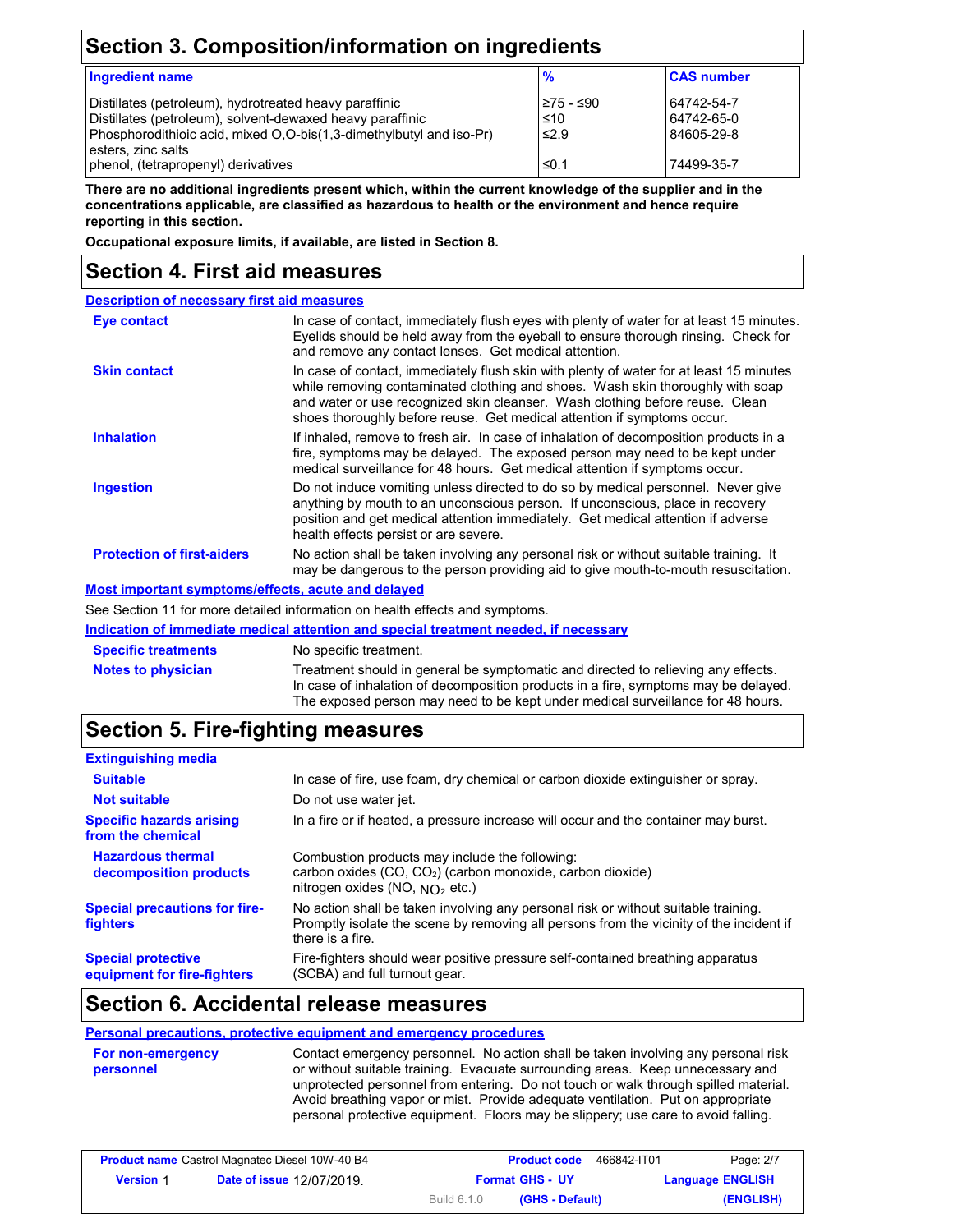### **Section 6. Accidental release measures**

| For emergency responders                                     | Entry into a confined space or poorly ventilated area contaminated with vapor, mist<br>or fume is extremely hazardous without the correct respiratory protective equipment<br>and a safe system of work. Wear self-contained breathing apparatus. Wear a<br>suitable chemical protective suit. Chemical resistant boots. See also the<br>information in "For non-emergency personnel".                                                                                                                                 |
|--------------------------------------------------------------|------------------------------------------------------------------------------------------------------------------------------------------------------------------------------------------------------------------------------------------------------------------------------------------------------------------------------------------------------------------------------------------------------------------------------------------------------------------------------------------------------------------------|
| <b>Environmental precautions</b>                             | Avoid dispersal of spilled material and runoff and contact with soil, waterways,<br>drains and sewers. Inform the relevant authorities if the product has caused<br>environmental pollution (sewers, waterways, soil or air).                                                                                                                                                                                                                                                                                          |
| <b>Methods and materials for containment and cleaning up</b> |                                                                                                                                                                                                                                                                                                                                                                                                                                                                                                                        |
| <b>Small spill</b>                                           | Stop leak if without risk. Move containers from spill area. Absorb with an inert<br>material and place in an appropriate waste disposal container. Dispose of via a<br>licensed waste disposal contractor.                                                                                                                                                                                                                                                                                                             |
| Large spill                                                  | Stop leak if without risk. Move containers from spill area. Approach release from<br>upwind. Prevent entry into sewers, water courses, basements or confined areas.<br>Contain and collect spillage with non-combustible, absorbent material e.g. sand,<br>earth, vermiculite or diatomaceous earth and place in container for disposal<br>according to local regulations. Contaminated absorbent material may pose the<br>same hazard as the spilled product. Dispose of via a licensed waste disposal<br>contractor. |

### **Section 7. Handling and storage**

| <b>Precautions for safe handling</b>             |                                                                                                                                                                                                                                                                                                                                                                                                                                                                                                                                                                                               |
|--------------------------------------------------|-----------------------------------------------------------------------------------------------------------------------------------------------------------------------------------------------------------------------------------------------------------------------------------------------------------------------------------------------------------------------------------------------------------------------------------------------------------------------------------------------------------------------------------------------------------------------------------------------|
| <b>Protective measures</b>                       | Put on appropriate personal protective equipment (see Section 8). Do not ingest.<br>Avoid contact with eyes, skin and clothing. Avoid breathing vapor or mist. Keep in<br>the original container or an approved alternative made from a compatible material,<br>kept tightly closed when not in use. Empty containers retain product residue and<br>can be hazardous. Do not reuse container.                                                                                                                                                                                                 |
| <b>Advice on general</b><br>occupational hygiene | Eating, drinking and smoking should be prohibited in areas where this material is<br>handled, stored and processed. Wash thoroughly after handling. Remove<br>contaminated clothing and protective equipment before entering eating areas. See<br>also Section 8 for additional information on hygiene measures.                                                                                                                                                                                                                                                                              |
| <b>Conditions for safe storage</b>               | Store in accordance with local regulations. Store in original container protected from<br>direct sunlight in a dry, cool and well-ventilated area, away from incompatible<br>materials (see Section 10) and food and drink. Keep container tightly closed and<br>sealed until ready for use. Store and use only in equipment/containers designed for<br>use with this product. Containers that have been opened must be carefully resealed<br>and kept upright to prevent leakage. Do not store in unlabeled containers. Use<br>appropriate containment to avoid environmental contamination. |
| <b>Not suitable</b>                              | Prolonged exposure to elevated temperature.                                                                                                                                                                                                                                                                                                                                                                                                                                                                                                                                                   |

### **Section 8. Exposure controls/personal protection**

#### **Control parameters**

**Occupational exposure limits**

| Ingredient name                                           | <b>Exposure limits</b>                                                                                     |
|-----------------------------------------------------------|------------------------------------------------------------------------------------------------------------|
| Distillates (petroleum), hydrotreated heavy paraffinic    | <b>ACGIH TLV (United States, 3/2018).</b><br>TWA: 5 mg/m <sup>3</sup> 8 hours. Form: Inhalable<br>fraction |
| Distillates (petroleum), solvent-dewaxed heavy paraffinic | <b>ACGIH TLV (United States, 3/2018).</b><br>TWA: 5 mg/m <sup>3</sup> 8 hours. Form: Inhalable<br>fraction |

While specific OELs for certain components may be shown in this section, other components may be present in any mist, vapor or dust produced. Therefore, the specific OELs may not be applicable to the product as a whole and are provided for guidance only.

**Recommended monitoring procedures** If this product contains ingredients with exposure limits, personal, workplace atmosphere or biological monitoring may be required to determine the effectiveness of the ventilation or other control measures and/or the necessity to use respiratory protective equipment. Reference should be made to appropriate monitoring standards. Reference to national guidance documents for methods for the determination of hazardous substances will also be required.

| <b>Product name</b> Castrol Magnatec Diesel 10W-40 B4 |                                  |             | <b>Product code</b>    | 466842-IT01 | Page: 3/7               |
|-------------------------------------------------------|----------------------------------|-------------|------------------------|-------------|-------------------------|
| <b>Version 1</b>                                      | <b>Date of issue 12/07/2019.</b> |             | <b>Format GHS - UY</b> |             | <b>Language ENGLISH</b> |
|                                                       |                                  | Build 6.1.0 | (GHS - Default)        |             | (ENGLISH)               |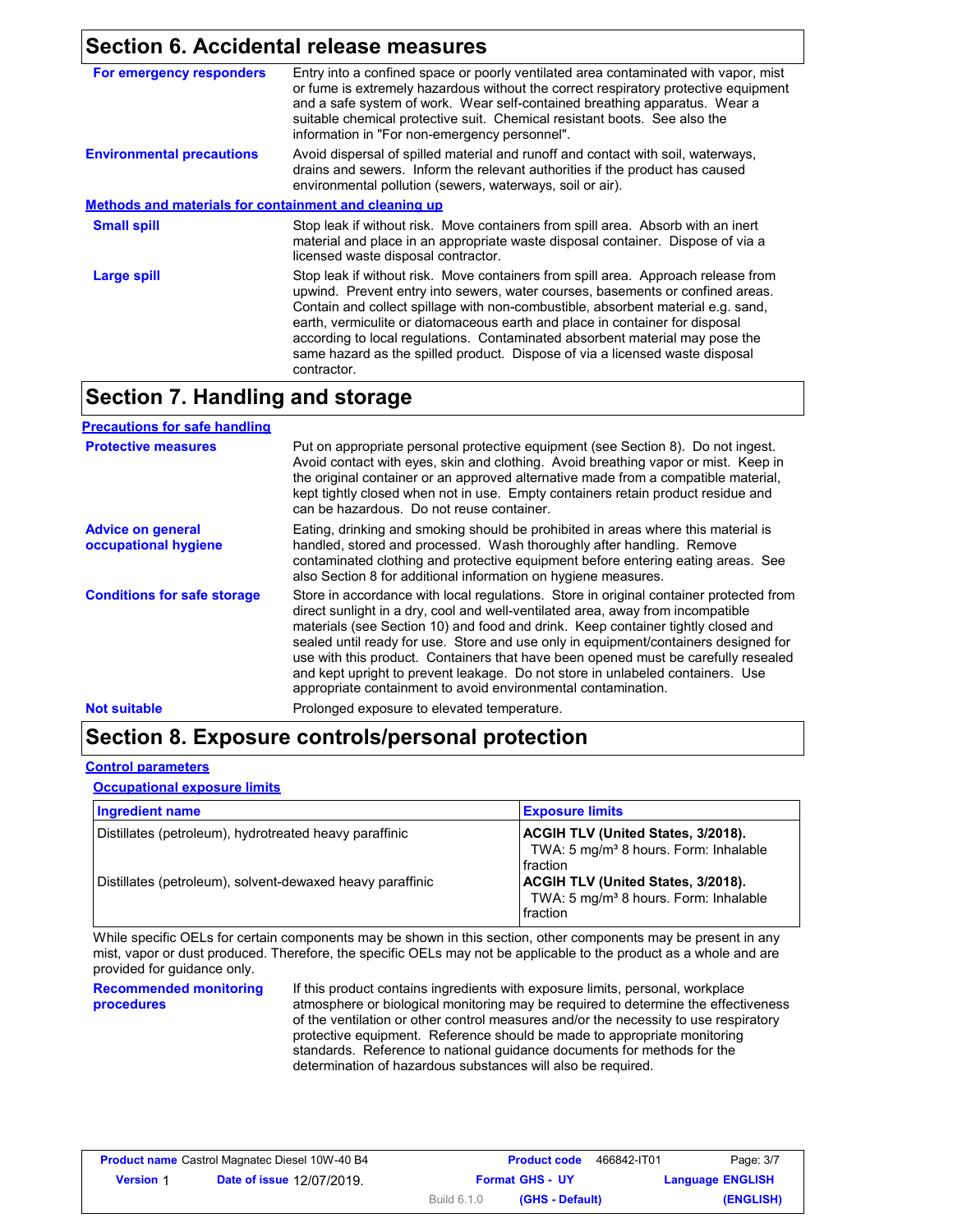## **Section 8. Exposure controls/personal protection**

| <b>Appropriate engineering</b><br>controls | Provide exhaust ventilation or other engineering controls to keep the relevant<br>airborne concentrations below their respective occupational exposure limits.<br>All activities involving chemicals should be assessed for their risks to health, to<br>ensure exposures are adequately controlled. Personal protective equipment should<br>only be considered after other forms of control measures (e.g. engineering controls)<br>have been suitably evaluated. Personal protective equipment should conform to<br>appropriate standards, be suitable for use, be kept in good condition and properly<br>maintained.<br>Your supplier of personal protective equipment should be consulted for advice on<br>selection and appropriate standards. For further information contact your national<br>organisation for standards.<br>The final choice of protective equipment will depend upon a risk assessment. It is<br>important to ensure that all items of personal protective equipment are compatible. |
|--------------------------------------------|---------------------------------------------------------------------------------------------------------------------------------------------------------------------------------------------------------------------------------------------------------------------------------------------------------------------------------------------------------------------------------------------------------------------------------------------------------------------------------------------------------------------------------------------------------------------------------------------------------------------------------------------------------------------------------------------------------------------------------------------------------------------------------------------------------------------------------------------------------------------------------------------------------------------------------------------------------------------------------------------------------------|
| <b>Environmental exposure</b><br>controls  | Emissions from ventilation or work process equipment should be checked to ensure<br>they comply with the requirements of environmental protection legislation. In some<br>cases, fume scrubbers, filters or engineering modifications to the process equipment<br>will be necessary to reduce emissions to acceptable levels.                                                                                                                                                                                                                                                                                                                                                                                                                                                                                                                                                                                                                                                                                 |
| <b>Individual protection measures</b>      |                                                                                                                                                                                                                                                                                                                                                                                                                                                                                                                                                                                                                                                                                                                                                                                                                                                                                                                                                                                                               |
| <b>Hygiene measures</b>                    | Wash hands, forearms and face thoroughly after handling chemical products, before<br>eating, smoking and using the lavatory and at the end of the working period.<br>Appropriate techniques should be used to remove potentially contaminated clothing.<br>Wash contaminated clothing before reusing. Ensure that eyewash stations and<br>safety showers are close to the workstation location.                                                                                                                                                                                                                                                                                                                                                                                                                                                                                                                                                                                                               |
| <b>Eye protection</b>                      | Safety glasses with side shields.                                                                                                                                                                                                                                                                                                                                                                                                                                                                                                                                                                                                                                                                                                                                                                                                                                                                                                                                                                             |
| <b>Skin protection</b>                     |                                                                                                                                                                                                                                                                                                                                                                                                                                                                                                                                                                                                                                                                                                                                                                                                                                                                                                                                                                                                               |
| <b>Hand protection</b>                     | Wear protective gloves if prolonged or repeated contact is likely. Wear chemical<br>resistant gloves. Recommended: Nitrile gloves. The correct choice of protective<br>gloves depends upon the chemicals being handled, the conditions of work and use,<br>and the condition of the gloves (even the best chemically resistant glove will break<br>down after repeated chemical exposures). Most gloves provide only a short time of<br>protection before they must be discarded and replaced. Because specific work<br>environments and material handling practices vary, safety procedures should be<br>developed for each intended application. Gloves should therefore be chosen in<br>consultation with the supplier/manufacturer and with a full assessment of the<br>working conditions.                                                                                                                                                                                                               |
| <b>Skin protection</b>                     | Use of protective clothing is good industrial practice.<br>Personal protective equipment for the body should be selected based on the task<br>being performed and the risks involved and should be approved by a specialist<br>before handling this product.<br>Cotton or polyester/cotton overalls will only provide protection against light<br>superficial contamination that will not soak through to the skin. Overalls should be<br>laundered on a regular basis. When the risk of skin exposure is high (e.g. when<br>cleaning up spillages or if there is a risk of splashing) then chemical resistant aprons<br>and/or impervious chemical suits and boots will be required.                                                                                                                                                                                                                                                                                                                         |
| <b>Other skin protection</b>               | Appropriate footwear and any additional skin protection measures should be<br>selected based on the task being performed and the risks involved and should be<br>approved by a specialist before handling this product.                                                                                                                                                                                                                                                                                                                                                                                                                                                                                                                                                                                                                                                                                                                                                                                       |
| <b>Respiratory protection</b>              | In case of insufficient ventilation, wear suitable respiratory equipment.<br>The correct choice of respiratory protection depends upon the chemicals being<br>handled, the conditions of work and use, and the condition of the respiratory<br>equipment. Safety procedures should be developed for each intended application.<br>Respiratory protection equipment should therefore be chosen in consultation with<br>the supplier/manufacturer and with a full assessment of the working conditions.                                                                                                                                                                                                                                                                                                                                                                                                                                                                                                         |

# **Section 9. Physical and chemical properties**

| <b>Appearance</b>     |                |  |
|-----------------------|----------------|--|
| <b>Physical state</b> | Liguid.        |  |
| <b>Color</b>          | Amber.         |  |
| Odor                  | Not available. |  |
| <b>Odor threshold</b> | Not available. |  |
| pH                    | Not available. |  |
| <b>Melting point</b>  | Not available. |  |
| <b>Boiling point</b>  | Not available. |  |
|                       |                |  |

|                  | <b>Product name</b> Castrol Magnatec Diesel 10W-40 B4 | <b>Product code</b>            | 466842-IT01<br>Page: 4/7 |
|------------------|-------------------------------------------------------|--------------------------------|--------------------------|
| <b>Version 1</b> | <b>Date of issue 12/07/2019.</b>                      | <b>Format GHS - UY</b>         | <b>Language ENGLISH</b>  |
|                  |                                                       | (GHS - Default)<br>Build 6.1.0 | (ENGLISH)                |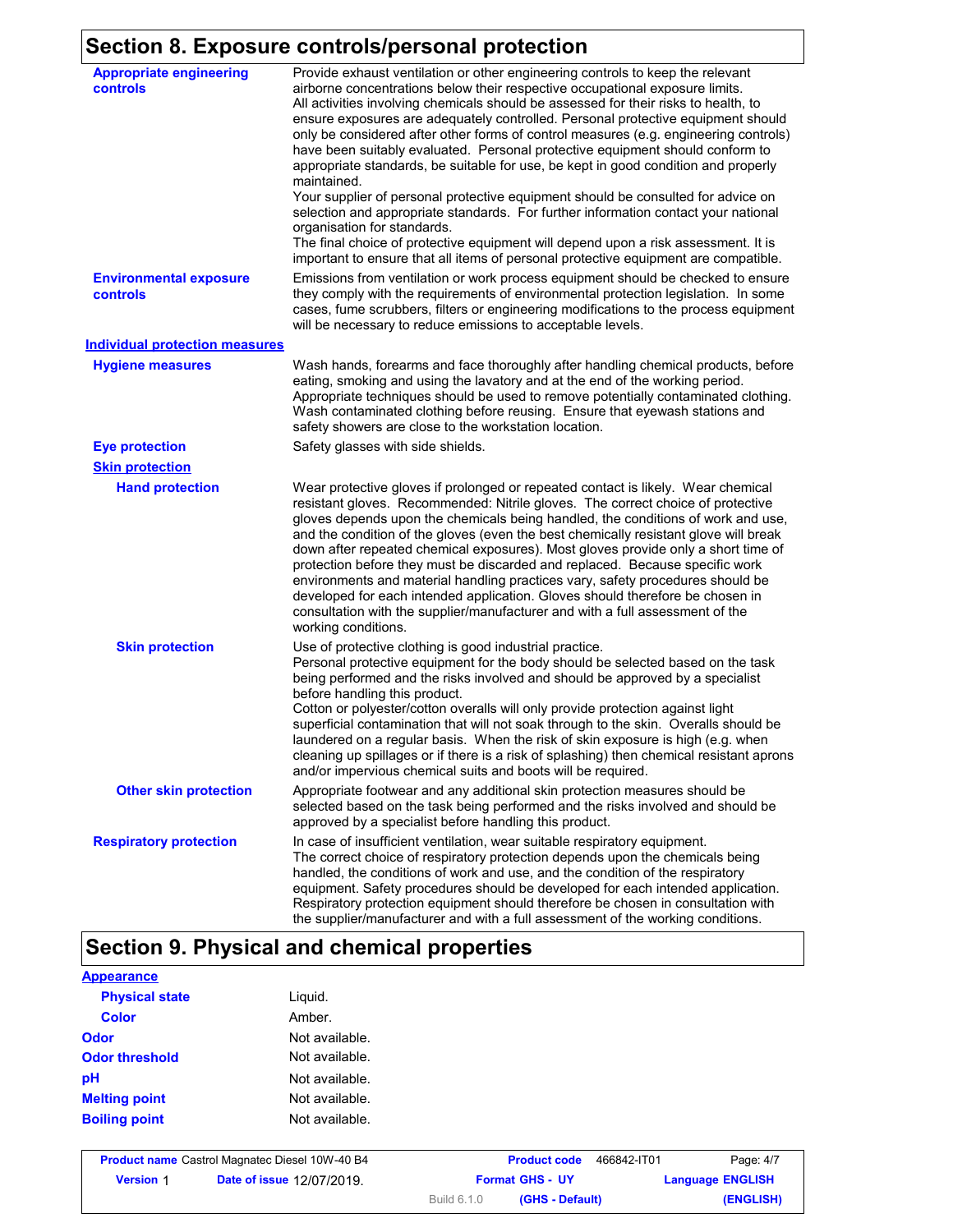## **Section 9. Physical and chemical properties**

| <b>Drop Point</b>                                 | Not available.                                                                                                                             |
|---------------------------------------------------|--------------------------------------------------------------------------------------------------------------------------------------------|
| <b>Pour point</b>                                 | -42 $^{\circ}$ C                                                                                                                           |
| <b>Flash point</b>                                | Closed cup: 204°C (399.2°F) [Pensky-Martens.]<br>Open cup: 242°C (467.6°F) [Cleveland.]                                                    |
| <b>Evaporation rate</b>                           | Not available.                                                                                                                             |
| <b>Flammability (solid, gas)</b>                  | Not applicable. Based on - Physical state                                                                                                  |
| Lower and upper explosive<br>(flammable) limits   | Not available.                                                                                                                             |
| <b>Vapor pressure</b>                             | Not available.                                                                                                                             |
| <b>Vapor density</b>                              | Not available.                                                                                                                             |
| <b>Relative density</b>                           | Not available.                                                                                                                             |
| <b>Density</b>                                    | $<$ 1000 kg/m <sup>3</sup> (<1 g/cm <sup>3</sup> ) at 20 <sup>°</sup> C                                                                    |
| <b>Solubility</b>                                 | insoluble in water.                                                                                                                        |
| <b>Partition coefficient: n-</b><br>octanol/water | Not available.                                                                                                                             |
| <b>Auto-ignition temperature</b>                  | Not available.                                                                                                                             |
| <b>Decomposition temperature</b>                  | Not available.                                                                                                                             |
| <b>Viscosity</b>                                  | Kinematic: 99.9 mm <sup>2</sup> /s (99.9 cSt) at 40 $^{\circ}$ C<br>Kinematic: 13.7 to 16.2 mm <sup>2</sup> /s (13.7 to 16.2 cSt) at 100°C |

# **Section 10. Stability and reactivity**

| <b>Reactivity</b>                                   | No specific test data available for this product. Refer to Conditions to avoid and<br>Incompatible materials for additional information.                                |  |  |
|-----------------------------------------------------|-------------------------------------------------------------------------------------------------------------------------------------------------------------------------|--|--|
| <b>Chemical stability</b>                           | The product is stable.                                                                                                                                                  |  |  |
| <b>Possibility of hazardous</b><br><b>reactions</b> | Under normal conditions of storage and use, hazardous reactions will not occur.<br>Under normal conditions of storage and use, hazardous polymerization will not occur. |  |  |
| <b>Conditions to avoid</b>                          | Avoid all possible sources of ignition (spark or flame).                                                                                                                |  |  |
| Incompatible materials                              | Reactive or incompatible with the following materials: oxidizing materials.                                                                                             |  |  |
| <b>Hazardous decomposition</b><br>products          | Under normal conditions of storage and use, hazardous decomposition products<br>should not be produced.                                                                 |  |  |

## **Section 11. Toxicological information**

| <b>Information on toxicological effects</b>            |                                                                                                                     |
|--------------------------------------------------------|---------------------------------------------------------------------------------------------------------------------|
| <b>Aspiration hazard</b><br>Not available.             |                                                                                                                     |
| <b>Information on the likely</b><br>routes of exposure | Routes of entry anticipated: Dermal, Inhalation.                                                                    |
| <b>Potential acute health effects</b>                  |                                                                                                                     |
| <b>Eye contact</b>                                     | Causes serious eye irritation.                                                                                      |
| <b>Inhalation</b>                                      | Exposure to decomposition products may cause a health hazard. Serious effects<br>may be delayed following exposure. |
| <b>Skin contact</b>                                    | Causes mild skin irritation. Defatting to the skin.                                                                 |
| <b>Ingestion</b>                                       | Irritating to mouth, throat and stomach.                                                                            |
|                                                        | Symptoms related to the physical, chemical and toxicological characteristics                                        |
| Eye contact                                            | Adverse symptoms may include the following:<br>pain or irritation<br>watering<br>redness                            |
| <b>Inhalation</b>                                      | No specific data.                                                                                                   |
| <b>Skin contact</b>                                    | Adverse symptoms may include the following:<br>irritation<br>redness<br>dryness<br>cracking                         |
| <b>Ingestion</b>                                       | No specific data.                                                                                                   |
| <b>Potential chronic health effects</b>                |                                                                                                                     |

|                  | <b>Product name</b> Castrol Magnatec Diesel 10W-40 B4 | <b>Product code</b>            | 466842-IT01<br>Page: 5/7 |
|------------------|-------------------------------------------------------|--------------------------------|--------------------------|
| <b>Version 1</b> | <b>Date of issue 12/07/2019.</b>                      | <b>Format GHS - UY</b>         | <b>Language ENGLISH</b>  |
|                  |                                                       | Build 6.1.0<br>(GHS - Default) | (ENGLISH)                |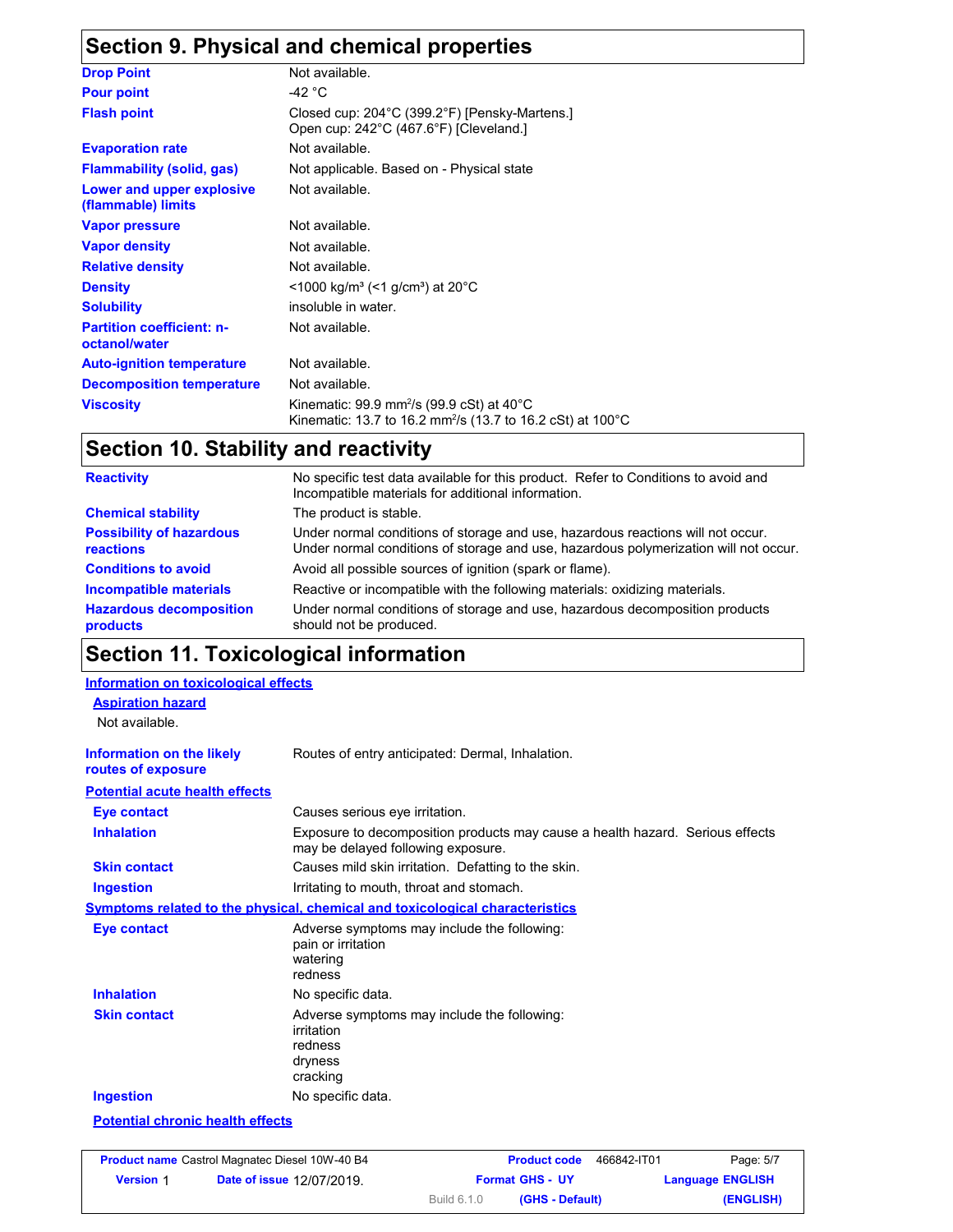### **Section 11. Toxicological information**

| <b>General</b>               | USED ENGINE OILS                                                                                                                                                                                                                                                                                                                                                                        |
|------------------------------|-----------------------------------------------------------------------------------------------------------------------------------------------------------------------------------------------------------------------------------------------------------------------------------------------------------------------------------------------------------------------------------------|
|                              | Combustion products resulting from the operation of internal combustion engines<br>contaminate engine oils during use. Used engine oil may contain hazardous<br>components which have the potential to cause skin cancer. Frequent or prolonged<br>contact with all types and makes of used engine oil must therefore be avoided and a<br>high standard of personal hygiene maintained. |
| <b>Carcinogenicity</b>       | No known significant effects or critical hazards.                                                                                                                                                                                                                                                                                                                                       |
| <b>Mutagenicity</b>          | No known significant effects or critical hazards.                                                                                                                                                                                                                                                                                                                                       |
| <b>Teratogenicity</b>        | No known significant effects or critical hazards.                                                                                                                                                                                                                                                                                                                                       |
| <b>Developmental effects</b> | No known significant effects or critical hazards.                                                                                                                                                                                                                                                                                                                                       |
| <b>Fertility effects</b>     | No known significant effects or critical hazards.                                                                                                                                                                                                                                                                                                                                       |
|                              |                                                                                                                                                                                                                                                                                                                                                                                         |

### **Section 12. Ecological information**

| <b>Environmental effects</b>                                                          | No known significant effects or critical hazards.                                                                         |  |
|---------------------------------------------------------------------------------------|---------------------------------------------------------------------------------------------------------------------------|--|
| <b>Persistence and</b>                                                                |                                                                                                                           |  |
| degradability                                                                         |                                                                                                                           |  |
| Not expected to be rapidly degradable.                                                |                                                                                                                           |  |
| <b>Bioaccumulative potential</b>                                                      |                                                                                                                           |  |
| This product is not expected to bioaccumulate through food chains in the environment. |                                                                                                                           |  |
| <b>Mobility</b>                                                                       | Spillages may penetrate the soil causing ground water contamination.                                                      |  |
| <b>Other adverse effects</b>                                                          | No known significant effects or critical hazards.                                                                         |  |
| <b>Other ecological information</b>                                                   | Spills may form a film on water surfaces causing physical damage to organisms.<br>Oxygen transfer could also be impaired. |  |

### **Section 13. Disposal considerations**

**Disposal methods** The generation of waste should be avoided or minimized wherever possible. Significant quantities of waste product residues should not be disposed of via the foul sewer but processed in a suitable effluent treatment plant. Dispose of surplus and non-recyclable products via a licensed waste disposal contractor. Disposal of this product, solutions and any by-products should at all times comply with the requirements of environmental protection and waste disposal legislation and any regional local authority requirements. Waste packaging should be recycled. Incineration or landfill should only be considered when recycling is not feasible. This material and its container must be disposed of in a safe way. Care should be taken when handling emptied containers that have not been cleaned or rinsed out. Empty containers or liners may retain some product residues. Avoid dispersal of spilled material and runoff and contact with soil, waterways, drains and sewers.

## **Section 14. Transport information**

|                                      | <b>IMDG</b>              | <b>IATA</b>              |
|--------------------------------------|--------------------------|--------------------------|
| <b>UN number</b>                     | Not regulated.           | Not regulated.           |
| <b>UN proper</b><br>shipping name    | -                        | $\overline{\phantom{a}}$ |
| <b>Transport hazard</b><br>class(es) | $\overline{\phantom{a}}$ | $\overline{\phantom{a}}$ |
| <b>Packing group</b>                 | -                        | $\overline{\phantom{a}}$ |
| <b>Environmental</b><br>hazards      | No.                      | No.                      |
| <b>Additional</b><br>information     | -                        | $\overline{\phantom{a}}$ |

**Special precautions for user** Not available.

| <b>Product name</b> Castrol Magnatec Diesel 10W-40 B4 |                                  |                    | <b>Product code</b>    | 466842-IT01 | Page: 6/7               |
|-------------------------------------------------------|----------------------------------|--------------------|------------------------|-------------|-------------------------|
| <b>Version 1</b>                                      | <b>Date of issue 12/07/2019.</b> |                    | <b>Format GHS - UY</b> |             | <b>Language ENGLISH</b> |
|                                                       |                                  | <b>Build 6.1.0</b> | (GHS - Default)        |             | (ENGLISH)               |